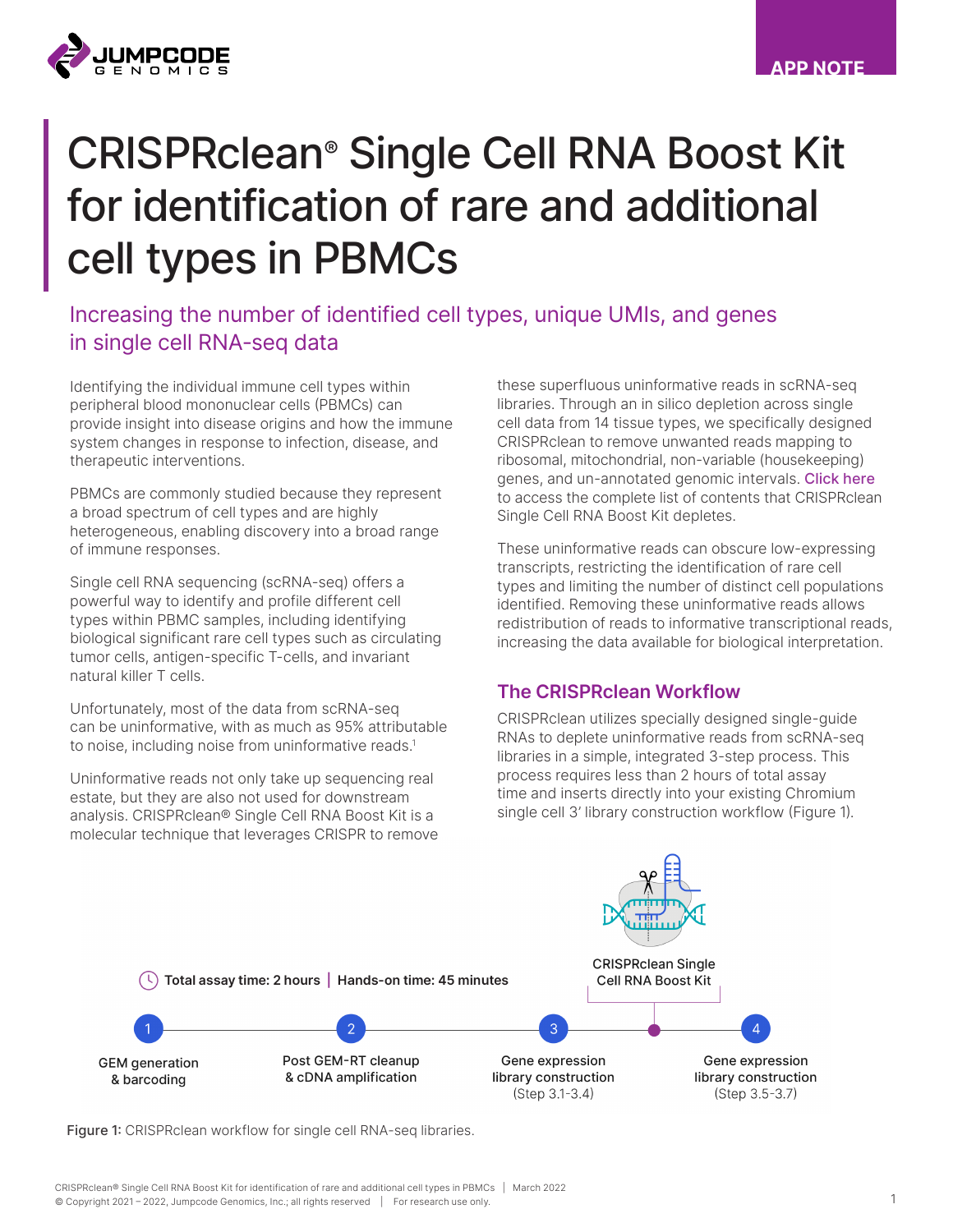



### CRISPRclean in Action

To assess the power of boosting signal-to-noise using CRISPRclean for identifying cell clusters, CRISPRclean depletion was compared with an undepleted control using a PBMC scRNA-seq library. At 25,800 reads per cell, depletion increased the number of unique molecular identifiers (UMIs) by ~1.5-fold compared with control (Figure 2). In total, 280 more genes and 456 more UMIs were recovered per cell.

Cell annotations for PBMCs were performed automatically using predefined legacy markers from published repositories containing greater than 1 million PBMCs.<sup>2</sup> Using this automated tool means no human interpretation is required, allowing unbiased comparison between control and depleted samples.

Depletion resulted in the identification of one additional cell type: CD16+ Monocyte, which has a frequency of 2% (Figure 3). Subclusters for these cell types are present in the control samples, but they do not meet the unique transcriptional signatures and confidence thresholds to be categorized as different cell states.



Figure 2: CRISPRclean depletion increases the number of recovered UMIs per cell.



Figure 3: Depletion using CRISPRclean recovers one additional cell type.